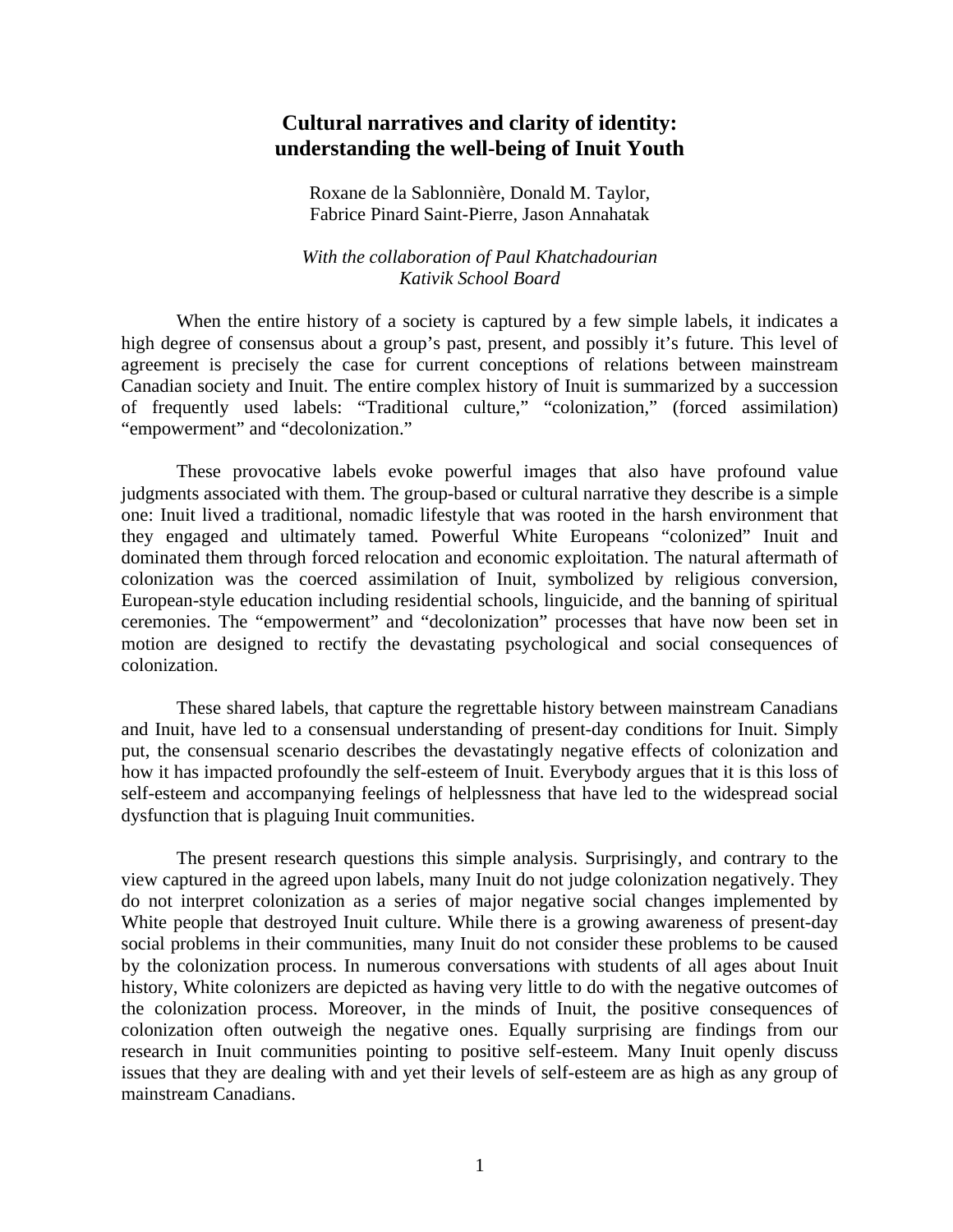In the present research, we propose that the supposed agreed upon assumption about the colonization by White Euoropeans, considered to be a negative process, may be very misleading. Specifically, we argue that focusing on the negative consequences of colonization may not be the central factor for explaining the self-esteem and well-being of modern Inuit.

Instead, we argue that it is not sufficient to only consider the perceived positive or negative valence of the changes that defined Inuit history to explain levels of self-esteem. That is, we believe that it is not just those Inuit who judge colonization positively that have high self-esteem, and those who judge colonization negatively who have low self-esteem. We propose that to achieve a complete understanding of Inuit well-being and self-esteem, we need to understand how Inuit themselves interpret the roles that White colonizers and Inuit as the main actors of the colonization and decolonization processes played in shaping Inuit communities.

We propose that a clearly defined Inuit identity, derived from a clear understanding of Inuit history, allows each Inuk to develop a strong personal identity and positive self-esteem. We further argue that whether Inuit history focuses on events that might be considered negative (colonization) or positive (James Bay and Northern Québec Agreement) is not what is pivotal for Inuit well-being. What is pivotal, we argue, is that Inuit have a clear, shared vision of their history including a clear idea of what precisely caused events that impacted Inuit and a clear understanding of the events that define Inuit history and, by extension a clear and well-defined cultural identity. Specifically, we propose that weather or not colonization was a positive or a negative experience for Inuit is not the main factor in determining Inuit self-esteem and wellbeing.

In order to address our different view of well-being and self-esteem, we asked Inuit to tell us, spontaneously and in their own words, the history of Inuit from Nunavik. Specifically, we used a well-established technique in psychology, and adapted it for the present research. We label our technique the *cultural narrative method* because it asks our Inuit participants to tell us the story of "Inuit from Nunavik." We begin the Cultural Narrative Interview by asking the participant to tell us the story of your group, *the Inuit of Nunavik*, playing the role of a storyteller. We guide participants by asking them to divide their story into six different chapters: how Inuit first came to Nunavik (Chapter 1), Inuit at the time of their great-grandparent's (Chapter 2), their grandparent's time (Chapter 3), their parent's time (Chapter 4), their own generation (Chapter 5), and their expected future (Chapter 6).

From the cultural narratives our participants generate, we can examine the extent to which the participants all tell the same story about the history, present and future of Inuit. We can also explore the extent to which participants' perceptions of historical events are positive or negative. Specifically, we focus on the valence that Inuit story-tellers indicate for each event in each chapter of their narrative.

Most importantly, we examine the clarity of participants' identity as Inuit. To assess clarity we study each chapter in each cultural narrative for examples where the participant clearly describes an event that effected Inuit and where the participant has a clear understanding of what caused that event. To be considered as clear, the story-teller must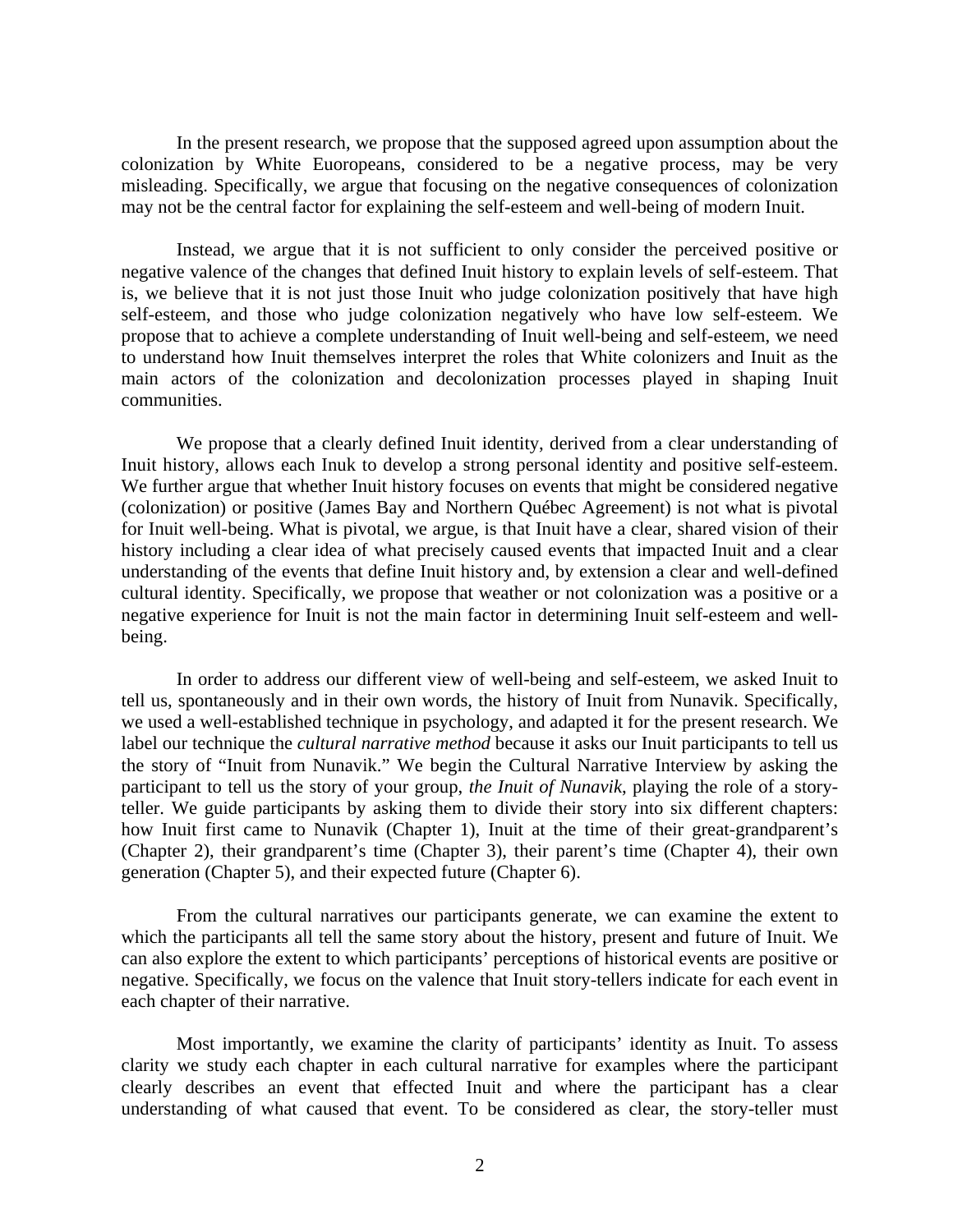pinpoint clearly and specifically the cause of events that impacted Inuit. We focus attention on the clarity of "causes" because knowing the cause of an event is the way people come to understand their world. People who have a clear understanding of events, we argue, are in a position to develop a healthy identity and positive self-esteem.

In the context of the present study, then, we hypothesize that participants who can pinpoint clear causes will be the ones who indicate higher levels of personal and collective well-being.

#### **Method**

## *Participants*

A sample of 17 Inuit youth were involved in this research. Participants were aged from 15 to 34 (*M*=19.5, *SD*=5.0). In all, 53%were male and 47%were female. Also, in total, 9 were living in the South pursuing a CEGEP education whereas 8 participants were living in the North and attending high school.

### *Procedure*

The Inuit participants were all met individually by the interviewer who was fluent in Inuktitut, English, and French. The purpose of the research was explained to our participants who then signed a consent form while being informed that their answers would remain anonymous and confidential.

The participant could choose to be interviewed either in English, French or Inuktitut. The interviewer, an Inuk himself, met with each participant at the place of their choice, usually the home of the participant or the Inuit meeting centre. The complete interview was audiorecorded and subsequently transcribed verbatim, and translated if necessary into English.

The interviewer began by giving explicit instructions to the participant. The participant was asked to spontaneously tell the story of The *Inuit of Nunavik*, adopting the role of a storyteller. Participants were asked to divide their story into six main chapters beginning with chapter one "*how Inuit first came to Nunavik"* to chapter six "*the expected future for Inuit"*.

The tape-recorded stories were given to two university students who were first asked to code each chapter of every narrative in terms of how clearly the "causes of events" were described. A low score "0" represented not clear and "10" denoted very clear. The coders were not biased because they did not know the purpose of the research. As well, since there were two coders we could assess the extent to which they agreed with each other.

Immediately following the Cultural Narrative story, the participants were asked to evaluate each chapter in terms of how negative or positive (valence) the events they described were (for South group only). Scores ranged from "0" representing very negative events to "10" denoting very positive events. Participants were also asked to complete a Psychological Wellbeing Questionnaire. Different indicators were used in the questionnaire in order to assess a variety of dimensions of personal and collective psychological well-being. These indicators were personal esteem, self-determined motivations (intrinsic and extrinsic identified),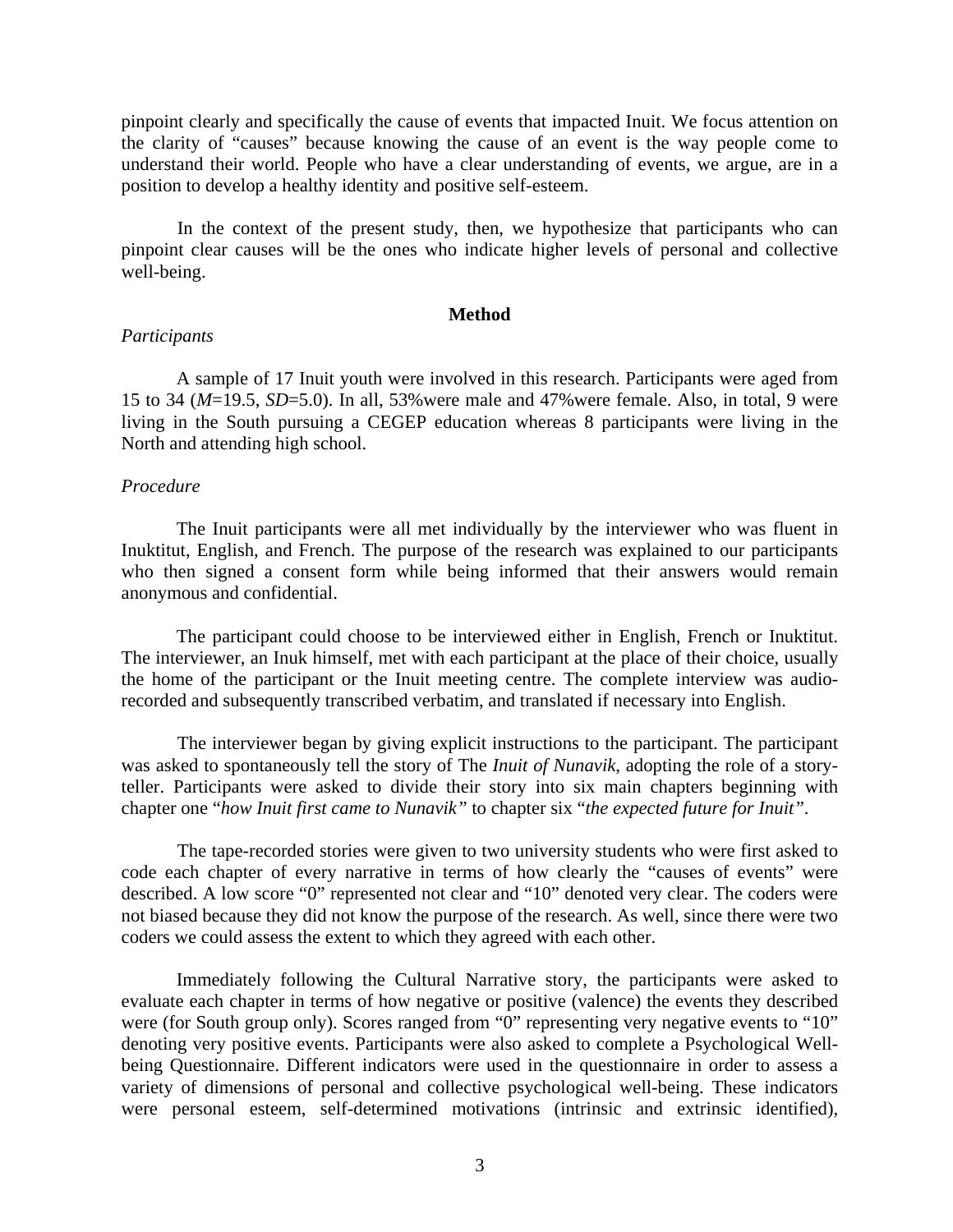collective esteem, and Inuit pride (for South group only). Participant's answered each wellbeing indicator on a scale that went from " $0$  – representing low well-being" to " $10$  – representing high well-being".

### **Results and discussion**

Our main goal was to explore the association between identity clarity and well-being. Our analysis was conducted in two main steps. First, we compared the North and the South groups regarding the clarity of their identity and measures of their psychological well-being. Second, we examined in greater detail the South group for which we evaluated their ratings of valence of social change and well-being for each cultural narrative chapter.

### *Comparative analysis of the North and South group*

When comparing the North and the South group of participants in terms of identity clarity and well-being, we might expect to find differences in terms of well-being and identity clarity. On the one hand, it is possible that the South group, because they have succeeded at school, and are attending CEGEP, may report higher levels of well-being and more identity clarity. It is possible that contact with the Quallunat in the South made their own Inuit identity more salient, and thus helped them to clarify it. On the other hand, it is possible that extensive contact Quallunat produced confusion in identity because they had to adapt to a new way of life. Similarly, contact with other values and life in the south could create confusion about cultural identity, and thus lower their cultural identity clarity.

When we look at clarity of identity for both the North and South Inuit groups, we observe that participants in the South group tend to attribute the events mentioned in their cultural narratives to clearer and more well-defined causes than Inuit from the North group.

 Similarly, results for various psychological well-being indicators show that members of the South group have significantly higher levels of well-being than Inuit youth from the North group (See Table 1). Members of the South group were prouder of themselves than members of the North group. Members of the South group also showed more self-determined motivation than members of the North group, a type of motivation which has been associated with wellbeing. Members of the South group also showed slightly higher levels of collective esteem than members of the North group.

 In sum, these results represent a first step towards confirming that cultural identity clarity is related to present with well-being.

| Group       | <b>Clarity of</b> | <b>Psychological well-being</b> |            |                  |                      |
|-------------|-------------------|---------------------------------|------------|------------------|----------------------|
|             | <b>Identity</b>   | Personal                        | Collective | <b>Intrinsic</b> | Extrinsic identified |
|             |                   | esteem                          | Esteem     | motivation       | motivation           |
| South group | 5.93              | 8.56                            | 7.91       | 7.44             | 9.00                 |
| North group | 4.94              | 6.75                            | 7.05       | 5.75             | 6.88                 |

**Table 1.** Clarity of identity and psychological well-being (general score)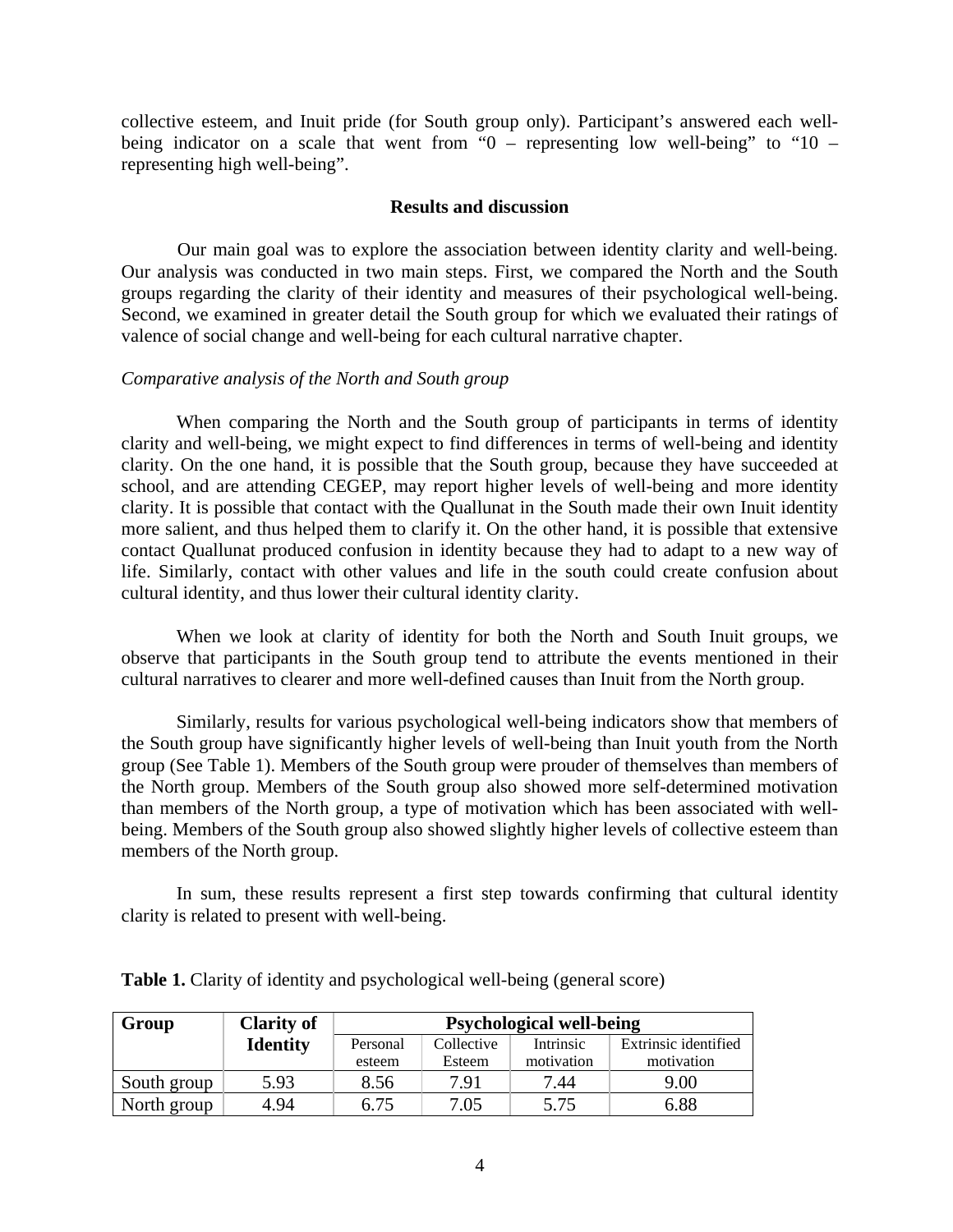#### *Chapter analysis for the South group*

To further confirm the impact of clarity of Inuit identity on psychological well-being, we examined the scores of participants in the south group for each chapter of their narrative. This also allowed us to isolate our findings from other factors, such as academic success, that might influence both identity clarity and well-being.

From our analysis, two main findings arise which confirm that identity clarity plays a pivotal role in terms of determining the well-being of Inuit. Our results appear in Figure 1, where all the chapter scores are presented for clarity of identity, positive or negative valence of events and Inuit pride. First, we observed a strong association between identity clarity and wellbeing  $(r = .82; p < 0.05)$ . Specifically, when we look at the scores for each chapter, it seems that when identity clarity is high, well-being is also high (see Chapter 1: First Inuit and Chapter 2: Great-grandparents). In contrast, when identity clarity is low, well-being is also low (see Chapter 3: Grandparents, Chapter 4: Parents, and Chapter 5: Own Generation). As for Chapter 6: The future, results show that the scores for both identity clarity and well-being are between the highest and the lowest chapters.

Second, our results show that identity clarity seems to play a more important role than the positive or negative valence of social change. Specifically, our results show that Inuit were ambivalent about whether colonisation was perceived as a positive or negative process: most f the ratings are neutral. Indeed, our results show that in all chapters, except one (Chapter 1: First Inuit), valence ratings were close to the neutral point suggesting that our participants considered the events as being neither positive nor negative.



**Figure 1.** Identity clarity, valence and Inuit pride by chapter (South group)